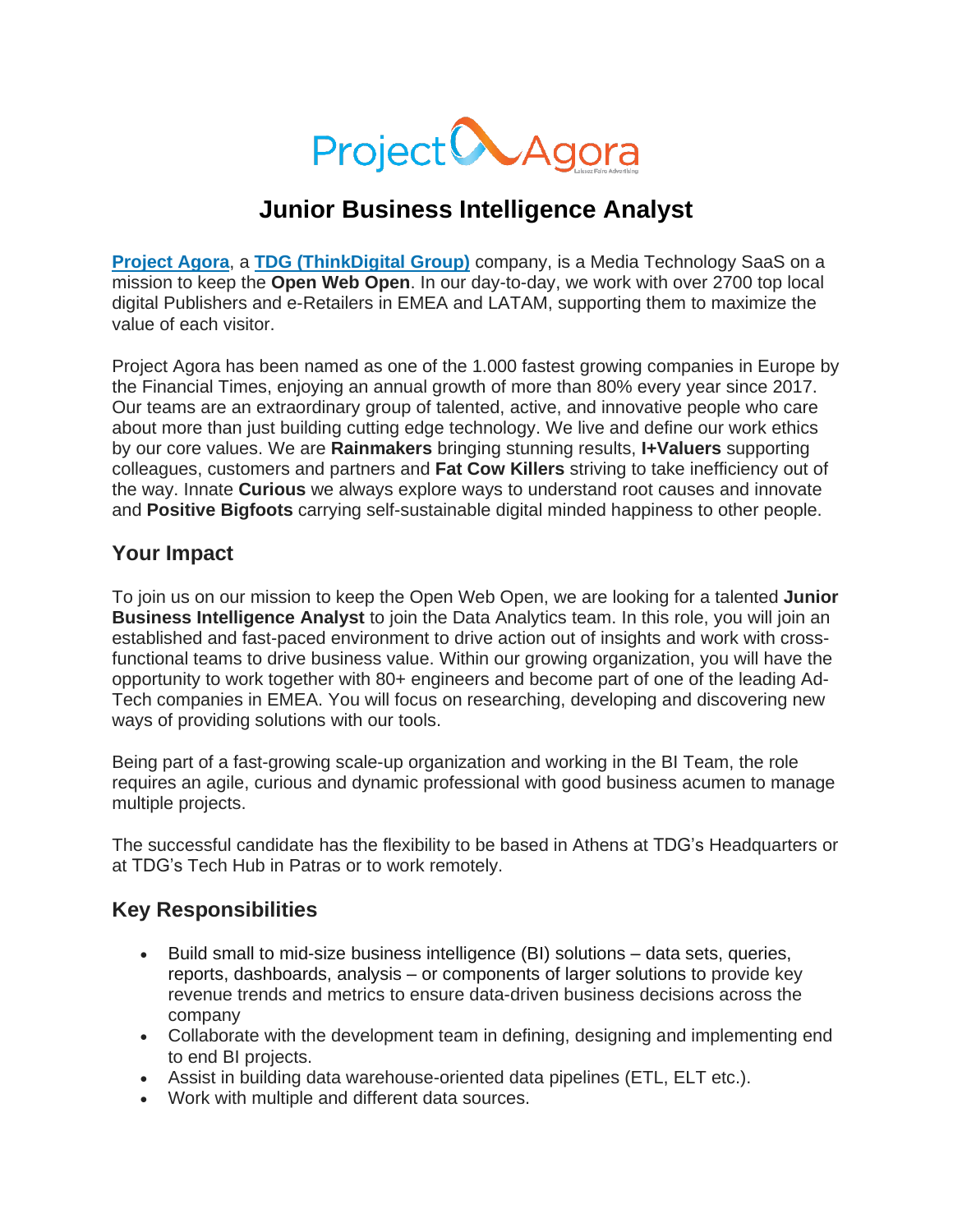- Run Unit tests and ensure the QA of every deliverable project.
- Participate in gathering requirements from the stakeholders.
- Participate in multiple projects at a time in a fast-paced, intense, data-driven and results-oriented environment.

#### **We're looking for someone who**

- Holds a bachelor's degree in Computer Science or Engineering.
- Is familiar with SQL, Data Analytics, Reporting, Data warehousing, Relational & Dimensional database architectures.
- Has excellent communication skills in Greek and English, both written and verbal.
- Is willing to learn and constantly keep up with trends and best practices.

### **Big Plus**

- Experience with Microsoft SQL Server and SQL Server Integration Services (SSIS).
- Experience in Tableau or other visualization tools
- Familiar with developing API Services/Clients.
- Familiar with one or more languages (Python/PHP etc.)
- Confident in one or more DBs MS SQL Server, BigQuery, MySQL, PostgresSQL etc.
- Experience in technical writing and documentation.

# **Benefits & Perks**

**Project Agora** company is part of **TDG**, recognized as a **Great Place to [Work®](https://www.greatplacetowork.gr/certified-companies/thinkdigital-group/) for 2022**. We are on a mission to boldly lead our people to where no one has gone before. Our people enjoy benefits that make them able to develop their careers and professional skills. We challenge ourselves to work with the best and most talented professionals and we want to offer a great place to work and thrive. We are offering:

- A competitive salary based on experience and skills.
- A budgeted training and professional development plan.
- A modern workplace environment, and the excitement of working closely with a successful, highly motivated, dynamic, and talented team.
- Heart Long Weekends! A paid-time-off throughout the year to enjoy life outside of work.
- Health insurance scheme.
- Access to TDG's Library for professional development.
- Fresh fruits & best selection of tea every day.

## **Additional Information**

- Τype: **Full-time**
- Reports to: **Data Analytics Manager**
- Location: **Remote or based in Athens or Patras, Greece**